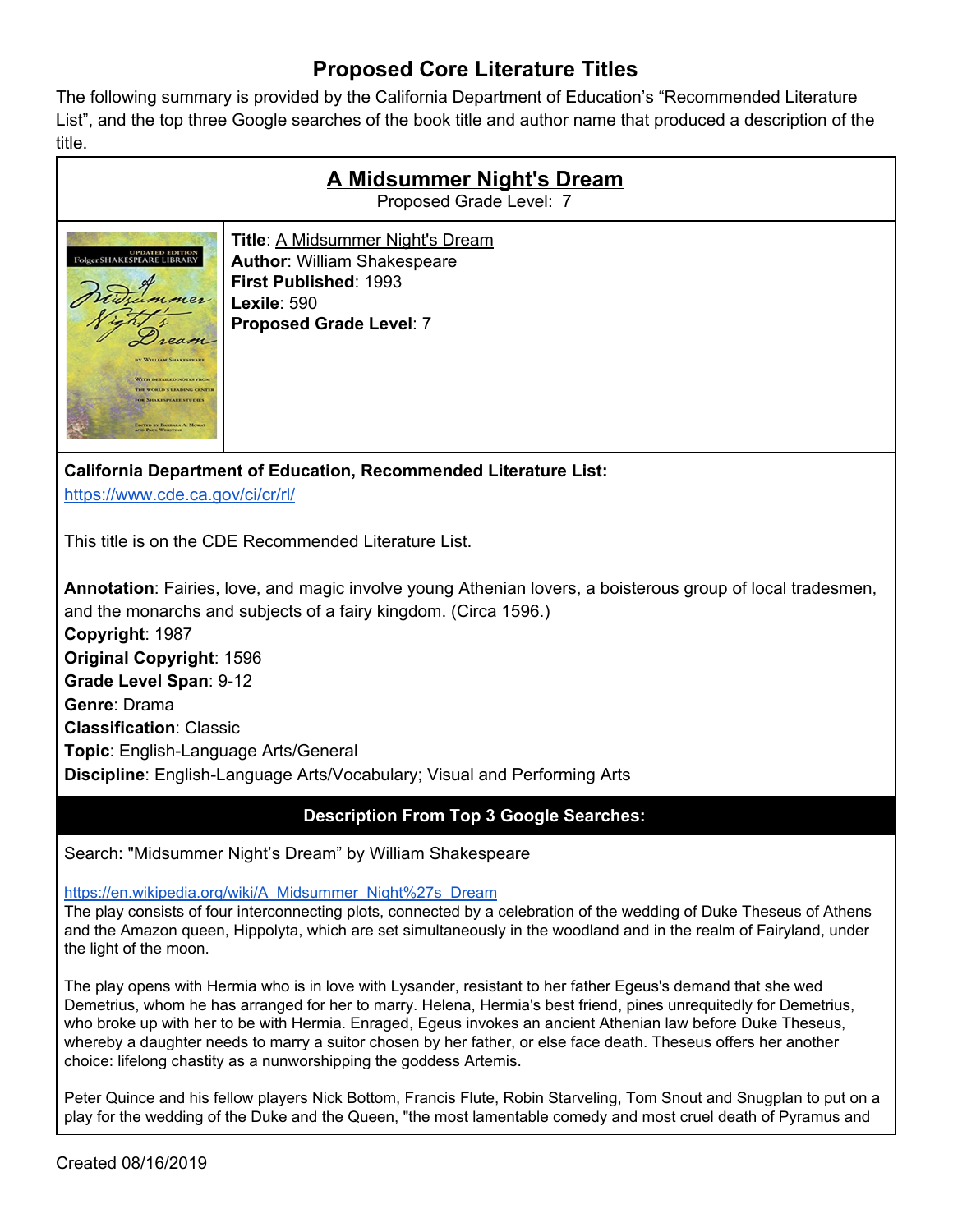Thisbe". Quince reads the names of characters and bestows them on the players. Nick Bottom, who is playing the main role of Pyramus, is over-enthusiastic and wants to dominate others by suggesting himself for the characters of Thisbe, the Lion, and Pyramus at the same time. Quince insists that Bottom can only play the role of Pyramus. Bottom would also rather be a tyrant and recites some lines of Ercles. Bottom is told by Quince that he would do the Lion so terribly as to frighten the duchess and ladies enough for the Duke and Lords to have the players hanged. Snug remarks that he needs the Lion's part because he is "slow of study". Quince assures Snug that the role of the lion is "nothing but roaring." Quince then ends the meeting telling his actors "at the Duke's oak we meet".

In a parallel plot line, Oberon, king of the fairies, and Titania, his queen, have come to the forest outside Athens. Titania tells Oberon that she plans to stay there until she has attended Theseus and Hippolyta's wedding. Oberon and Titania are estranged because Titania refuses to give her Indian changeling to Oberon for use as his "knight" or "henchman", since the child's mother was one of Titania's worshippers. Oberon seeks to punish Titania's disobedience. He calls upon Robin "Puck" Goodfellow, his "shrewd and knavish sprite", to help him concoct a magical juice derived from a flower called "love-in-idleness", which turns from white to purple when struck by Cupid's arrow. When the concoction is applied to the eyelids of a sleeping person, that person, upon waking, falls in love with the first living thing they perceive. He instructs Puck to retrieve the flower with the hope that he might make Titania fall in love with an animal of the forest and thereby shame her into giving up the little Indian boy. He says, "And ere I take this charm from off her sight,/As I can take it with another herb,/I'll make her render up her page to me."

Hermia and Lysander have escaped to the same forest in hopes of running away from Theseus. Helena, desperate to reclaim Demetrius's love, tells Demetrius about the plan and he follows them in hopes of finding Hermia. Helena continually makes advances towards Demetrius, promising to love him more than Hermia. However, he rebuffs her with cruel insults. Observing this, Oberon orders Puck to spread some of the magical juice from the flower on the eyelids of the young Athenian man. Instead, Puck mistakes Lysander for Demetrius, not having actually seen either before, and administers the juice to the sleeping Lysander. Helena, coming across him, wakes him while attempting to determine whether he is dead or asleep. Upon this happening, Lysander immediately falls in love with Helena. Helena, thinking Lysander is playing a trick on her, runs away with Lysander following her. When Hermia wakes up, she sees that Lysander is gone and goes out in the woods to find him. Oberon sees Demetrius still following Hermia, who thinks Demetrius killed Lysander, and is enraged. When Demetrius goes to sleep, Oberon sends Puck to get Helena while he charms Demetrius' eyes. Upon waking up, he sees Helena. Now, both men are in love with Helena. However, she is convinced that her two suitors are mocking her, as neither loved her originally. Hermia finds Lysander and asks why he left her, but Lysander claims he never loved Hermia, just Helena. Hermia accuses Helena of stealing Lysander away from her while Helena believes Hermia joined the two men in mocking her. Hermia tries to attack Helena, but the two men protect Helena. Lysander, tired of Hermia's presence, insults her and tells her to leave. Lysander and Demetrius decide to seek a place to duel to prove whose love for Helena is the greater. The two women go their own separate ways, Helena hoping to reach Athens and Hermia chasing after the men to make sure Lysander doesn't get hurt or killed. Oberon orders Puck to keep Lysander and Demetrius from catching up with one another and to remove the charm from Lysander so Lysander can return to love Hermia, while Demetrius continues to love Helena.

Meanwhile, Quince and his band of six labourers ("rude mechanicals", as they are described by Puck) have arranged to perform their play about Pyramus and Thisbe for Theseus' wedding and venture into the forest, near Titania's bower, for their rehearsal. Quince leads the actors in their rehearsal of the play. Bottom is spotted by Puck, who (taking his name to be another word for a jackass) transforms his head into that of a donkey. When Bottom returns for his next lines, the other workmen run screaming in terror: They claim that they are haunted, much to Bottom's confusion. Determined to await his friends, he begins to sing to himself. Titania, having received the love-potion, is awakened by Bottom's singing and immediately falls in love with him. She lavishes him with the attention of her and her fairies, and while she is in this state of devotion, Oberon takes the changeling boy. Having achieved his goals, Oberon releases Titania, orders Puck to remove the donkey's head from Bottom, and arranges everything so Helena, Hermia, Demetrius and Lysander will all believe they have been dreaming when they awaken. Puck distracts Lysander and Demetrius from fighting over Helena's love by mimicking their voices and leading them apart. Eventually, all four find themselves separately falling asleep in the glade. Once they fall asleep, Puck administers the love potion to Lysander again, returning his love to Hermia again, and claiming all will be well in the morning.

The fairies then disappear, and Theseus and Hippolyta arrive on the scene, during an early morning hunt. They find the lovers still sleeping in the glade. They wake up the lovers and, since Demetrius no longer loves Hermia, Theseus over-rules Egeus's demands and arranges a group wedding. The lovers at first believe they are still in a dream and can't recall what has happened. The lovers decide that the night's events must have been a dream. After they exit,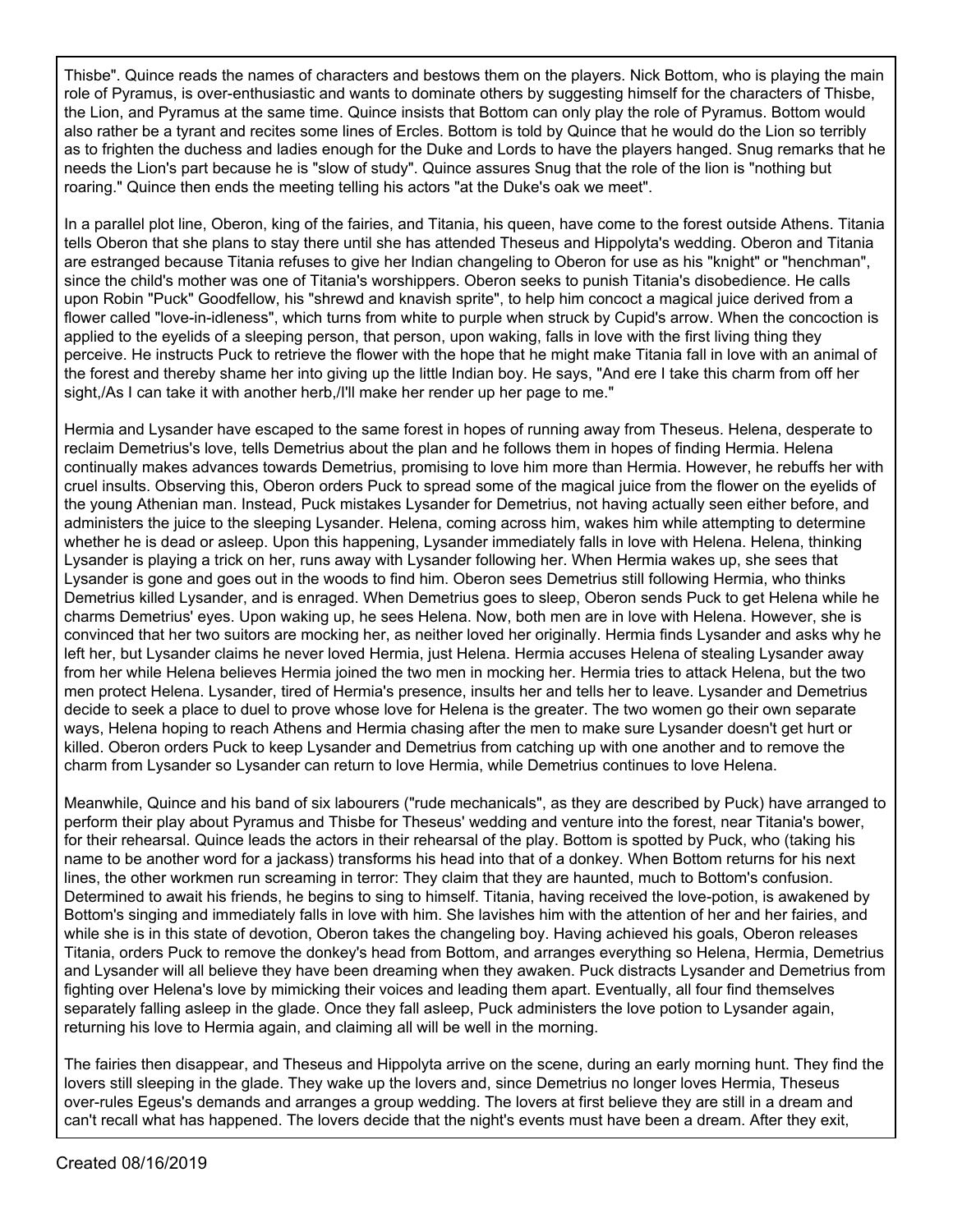Bottom awakes, and he too decides that he must have experienced a dream "past the wit of man".

At Quince's house, he and his team of actors worry that Bottom has gone missing. Quince laments that Bottom is the only man who can take on the lead role of Pyramus. Bottom returns, and the actors get ready to put on "Pyramus and Thisbe."

In Athens, Theseus, Hippolyta and the lovers watch the six workmen perform Pyramus and Thisbe. The performers are so terrible playing their roles that the guests laugh as if it were meant to be a comedy, and everyone retires to bed. Afterwards, Oberon, Titania, Puck, and other fairies enter, and bless the house and its occupants with good fortune. After all the other characters leave, Puck "restores amends" and suggests that what the audience experienced might just be a dream.

## <https://www.sparknotes.com/shakespeare/msnd/>

Theseus, duke of Athens, is preparing for his marriage to Hippolyta, queen of the Amazons, with a four-day festival of pomp and entertainment. He commissions his Master of the Revels, Philostrate, to find suitable amusements for the occasion. Egeus, an Athenian nobleman, marches into Theseus's court with his daughter, Hermia, and two young men, Demetrius and Lysander. Egeus wishes Hermia to marry Demetrius (who loves Hermia), but Hermia is in love with Lysander and refuses to comply. Egeus asks for the full penalty of law to fall on Hermia's head if she flouts her father's will. Theseus gives Hermia until his wedding to consider her options, warning her that disobeying her father's wishes could result in her being sent to a convent or even executed. Nonetheless, Hermia and Lysander plan to escape Athens the following night and marry in the house of Lysander's aunt, some seven leagues distant from the city. They make their intentions known to Hermia's friend Helena, who was once engaged to Demetrius and still loves him even though he jilted her after meeting Hermia. Hoping to regain his love, Helena tells Demetrius of the elopement that Hermia and Lysander have planned. At the appointed time, Demetrius stalks into the woods after his intended bride and her lover; Helena follows behind him.

In these same woods are two very different groups of characters. The first is a band of fairies, including Oberon, the fairy king, and Titania, his queen, who has recently returned from India to bless the marriage of Theseus and Hippolyta. The second is a band of Athenian craftsmen rehearsing a play that they hope to perform for the duke and his bride. Oberon and Titania are at odds over a young Indian prince given to Titania by the prince's mother; the boy is so beautiful that Oberon wishes to make him a knight, but Titania refuses. Seeking revenge, Oberon sends his merry servant, Puck, to acquire a magical flower, the juice of which can be spread over a sleeping person's eyelids to make that person fall in love with the first thing he or she sees upon waking. Puck obtains the flower, and Oberon tells him of his plan to spread its juice on the sleeping Titania's eyelids. Having seen Demetrius act cruelly toward Helena, he orders Puck to spread some of the juice on the eyelids of the young Athenian man. Puck encounters Lysander and Hermia; thinking that Lysander is the Athenian of whom Oberon spoke, Puck afflicts him with the love potion. Lysander happens to see Helena upon awaking and falls deeply in love with her, abandoning Hermia. As the night progresses and Puck attempts to undo his mistake, both Lysander and Demetrius end up in love with Helena, who believes that they are mocking her. Hermia becomes so jealous that she tries to challenge Helena to a fight. Demetrius and Lysander nearly do fight over Helena's love, but Puck confuses them by mimicking their voices, leading them apart until they are lost separately in the forest.

When Titania wakes, the first creature she sees is Bottom, the most ridiculous of the Athenian craftsmen, whose head Puck has mockingly transformed into that of an ass. Titania passes a ludicrous interlude doting on the ass-headed weaver. Eventually, Oberon obtains the Indian boy, Puck spreads the love potion on Lysander's eyelids, and by morning all is well. Theseus and Hippolyta discover the sleeping lovers in the forest and take them back to Athens to be married—Demetrius now loves Helena, and Lysander now loves Hermia. After the group wedding, the lovers watch Bottom and his fellow craftsmen perform their play, a fumbling, hilarious version of the story of Pyramus and Thisbe. When the play is completed, the lovers go to bed; the fairies briefly emerge to bless the sleeping couples with a protective charm and then disappear. Only Puck remains, to ask the audience for its forgiveness and approval and to urge it to remember the play as though it had all been a dream.

<https://www.shakespeare.org.uk/explore-shakespeare/shakespedia/shakespeares-plays/midsummer-nights-dream/> Four Athenians run away to the forest only to have Puck the fairy make both of the boys fall in love with the same girl. The four run through the forest pursuing each other while Puck helps his master play a trick on the fairy queen. In the end, Puck reverses the magic, and the two couples reconcile and marry.